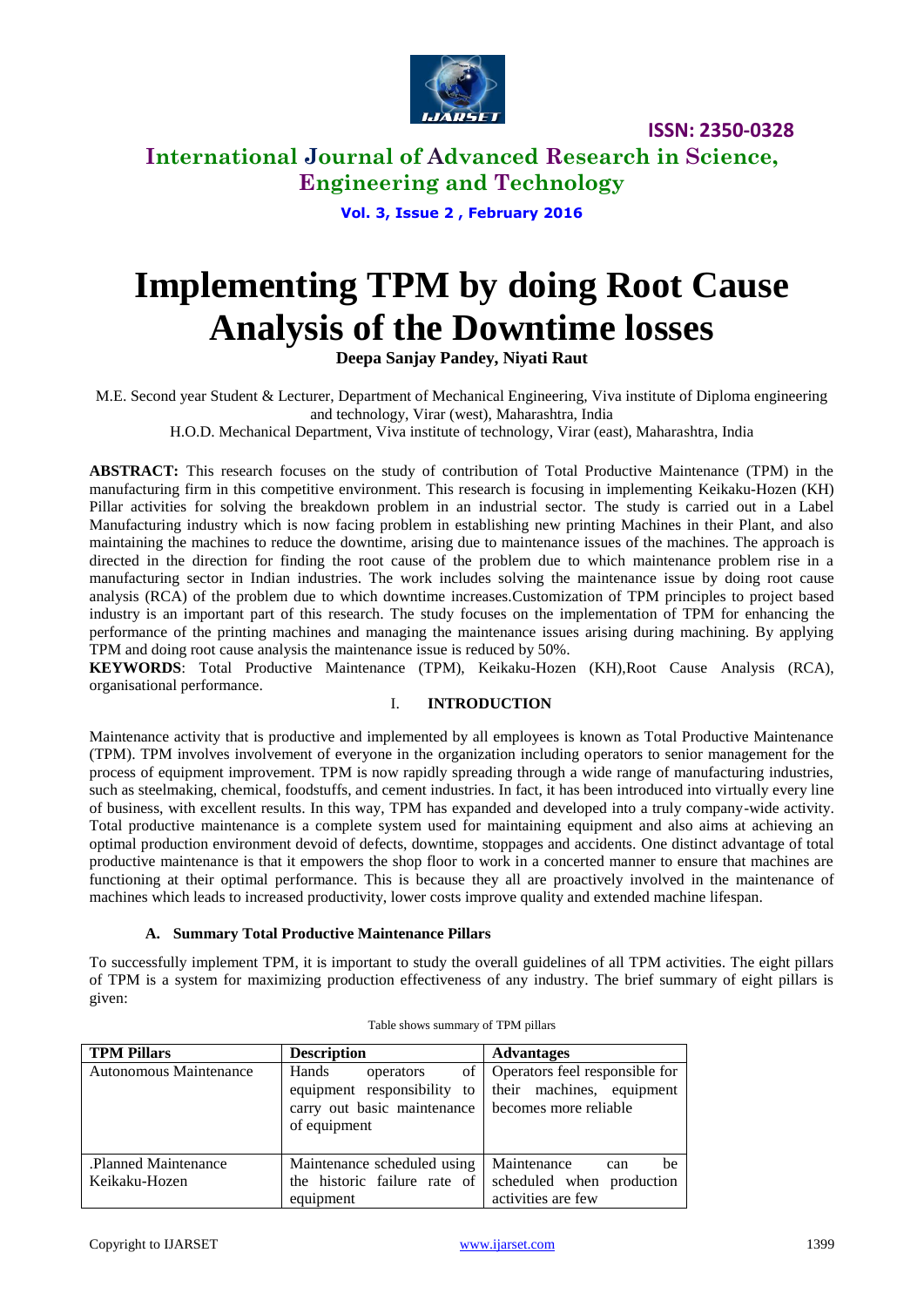

# **International Journal of Advanced Research in Science, Engineering and Technology**

| Quality                | ingrained in<br>Ouality<br>the | &<br>Defect<br>reduction              |  |
|------------------------|--------------------------------|---------------------------------------|--|
|                        | equipment so as to reduce      | profit<br>consequent                  |  |
|                        | defects                        | improvement                           |  |
| Kobetsu Kaizen         | Use of cross-functional teams  | Improves problem solving              |  |
|                        | for improvement activities     | capabilities of the workers           |  |
| Early<br>Equipment     | Design of new equipment        | New equipment achieves full           |  |
| Maintenance            | using lesson learnt from       | potential in a shorter period         |  |
|                        | previous TPM activities        | of time                               |  |
| Education & Training   | Bridging of the skills and     | Employees gain<br>the                 |  |
|                        | knowledge gap<br>through       | necessary skills to enable            |  |
|                        | training of all workers        | them solve problems within            |  |
|                        |                                | the organization                      |  |
| &<br>Health,<br>Safety | ideal<br>Providing of<br>an    | Elimination<br>harmful<br>of          |  |
| Environment            | working environment devoid     | conditions<br>&<br>healthy            |  |
|                        | of accidents and injuries      | workforce                             |  |
| TPM in the Office      | Spread of the principles to    | Support functions understand          |  |
|                        | administrative<br>functions    | <b>benefits</b><br>of<br>the<br>these |  |
|                        | within an organization         | improvements                          |  |

### **Vol. 3, Issue 2 , February 2016**



Figure showing the pillars of TPM

### **B. Keikaku-Hozen (KH)(PLANNED MAINTENANCE):**

 In planned maintenance it is aimed to have trouble free machines and equipment producing defect free products for total customer satisfaction. This breaks maintenance down into four "families" or groups.

- 1. Preventive Maintenance
- 2. Breakdown Maintenance
- 3. Corrective Maintenance
- 4. Maintenance Prevention

With Planned Maintenance we evolve our efforts from a reactive to a proactive method and use trained maintenance staff to help train the operators to better maintain their equipment.

### **C. Six steps in Planned maintenance:**

- 1. Equipment evaluation and recoding present status.
- 2. Restore deterioration and improve weakness.
- 3. Building up information management system.
- 4. Prepare time based information system, select equipment, parts and members and map out plan.
- 5. Prepare predictive maintenance system by introducing equipment diagnostic techniques and

6. Evaluation of planned maintenance.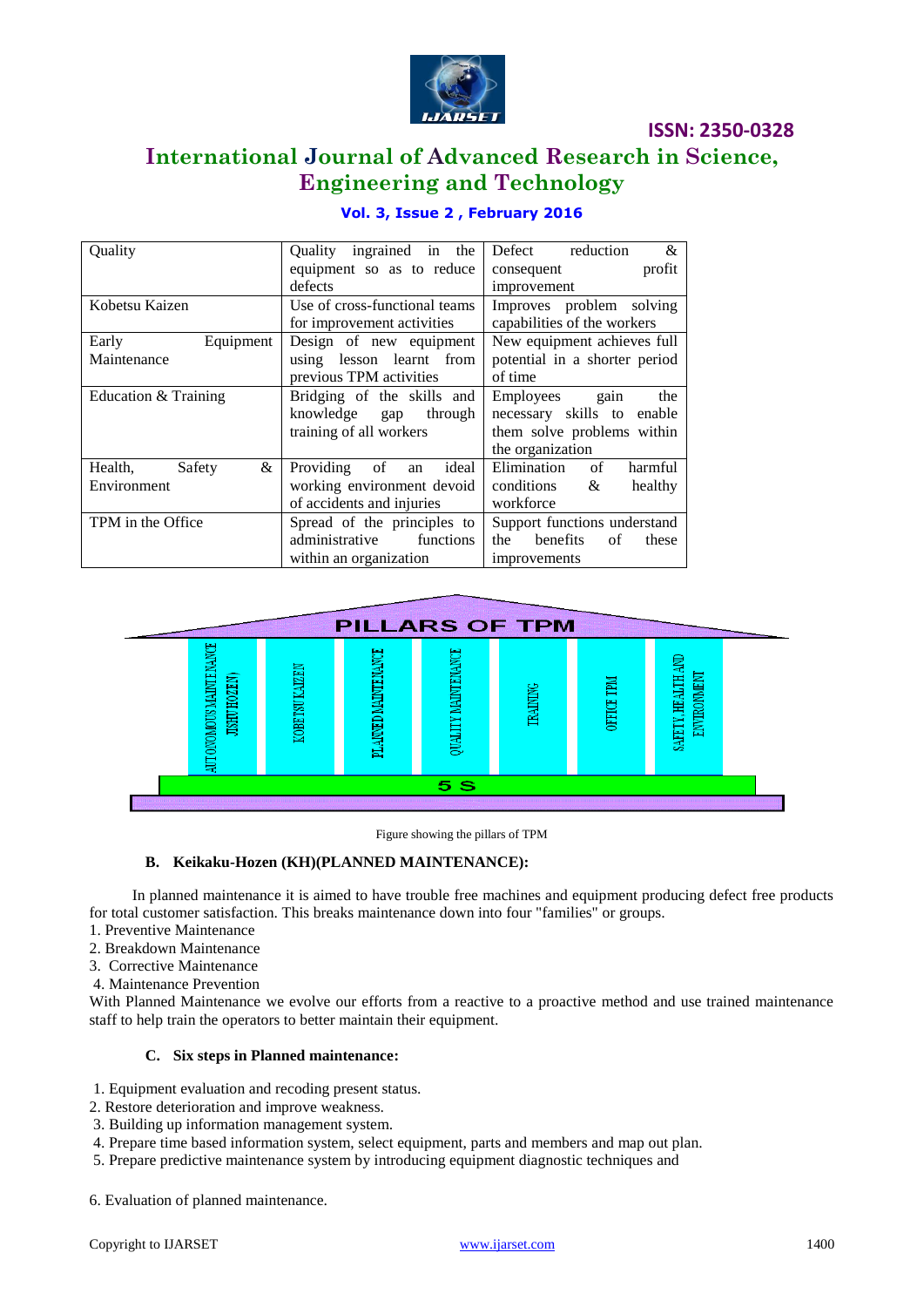

### **International Journal of Advanced Research in Science, Engineering and Technology**

**Vol. 3, Issue 2 , February 2016**

### **II. LITERATURE REVIEW**

Prof. Ravi Ngaich, Pavan Kumar Malviya, (2015), evaluated the contributions of total productive maintenance (TPM) towards improving manufacturing performance in Small and Medium scale Enterprises. [1]

Abhishek Jain et al, (2014), had explained implementation practice to present an overview of TPM implementation practices adopted by various manufacturing organizations and suggest possible gaps from researchers and practitioner's point of view. [2]

V.R.Muruganantham et al, (2014), investigates the implementation and impact of TPM in isolation. [3]

Halim Mad Lazim et al, (2013), found the moderating effect of technical complexity in the production process on the relationship between TPM practices and manufacturing performance also significant relationships were found between TPM practices and cost [4]

Wasim.S.Hangad, Dr.Sanjay Kumar, (2013), explains TPM goals as to increase production while, at the same time, increasing employee morale and job satisfaction [5]

Ranteshwar Singh et al, (2013), says that all the pillars of TPM are implemented in a phased manner for eliminating the losses and thus improving the utilization of CNC machines [6]

### **III. CASE STUDY**

Objective of case study is to find out Downtime Losses due to maintenance in a Label Manufacturing Industry, This case study is carried out in Skanem Interlabels Pvt Ltd which is global presence and expertise combined with Interlabels local knowledge, experience and coverage will make this Company a formidable force in the Indian label industry. By implementing TPM the Downtime loss due to maintenance is been reduced by 50%.

### **A. Methodology**



- Gidue (M1 (M2);10 colour Flexo Printing Machine
- Gallus (M3); 9 Colour Printing Machine; Autoregister
- Gallus (M4);8 Colour Printing Machine; Autoregister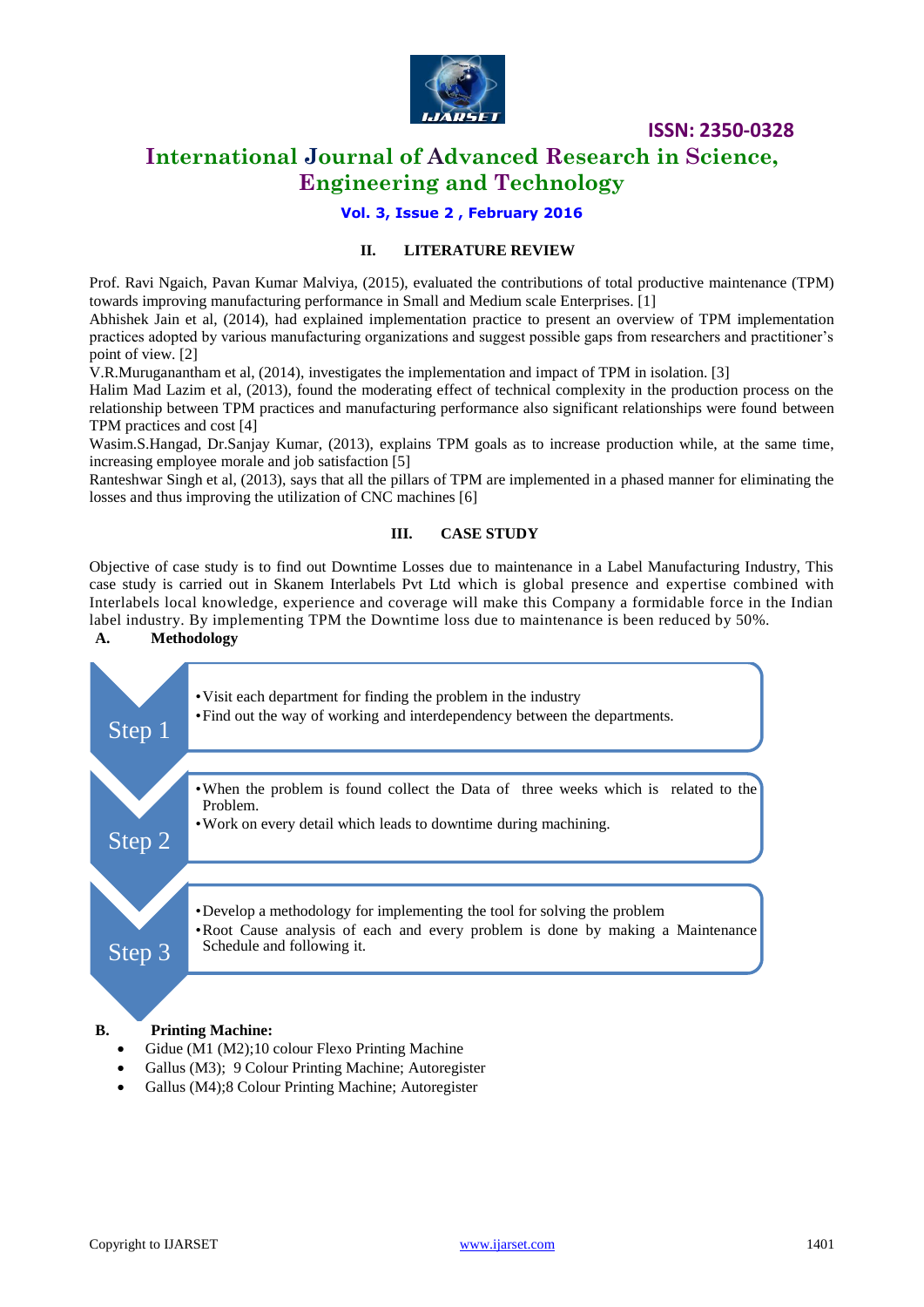

# **International Journal of Advanced Research in Science, Engineering and Technology**

**Vol. 3, Issue 2 , February 2016**



Image of a Gallus Printing machine Nilpitter (M5); 12 Colour Machine; Auto Register; Foiling can be done.



Image of a nilpitter Printing Machine

 Opaque Machine ( M6); 7 Colour Printing Machine; 6 Colour + 1 varnish;4 UV Lamp 2KB; 1 UV Lamp 4 KB (Down); 1 UV Lamp 7 KB on Central Impression Drum (CID)

### **C. Calculation and Result**

Lamp is a very important source of a printing Machine. Without a lamp printing cannot be done in a proper way. Here readings of UV lamp of three weeks are shown.

### **U V Lamp reading**

| Machine no $\rightarrow$ | M1 | M2                             | M <sub>3</sub> | M4 | M <sub>5</sub> | M6 |
|--------------------------|----|--------------------------------|----------------|----|----------------|----|
| <b>WEEK</b>              | 96 | $\mathbf{r}$<br>$\overline{ }$ | 01             | ∠⊥ | 48             | 42 |
| <b>WEEK</b>              | 88 | OC.                            | 66             | 58 | ാ<br>∼         | 49 |
| WEEK 3                   | 89 | 10                             | 48             | 56 | ر ر            | 96 |

Breakdown record is generally classified into Process down time and maintenance downtime.

**Breakdown record for three weeks.**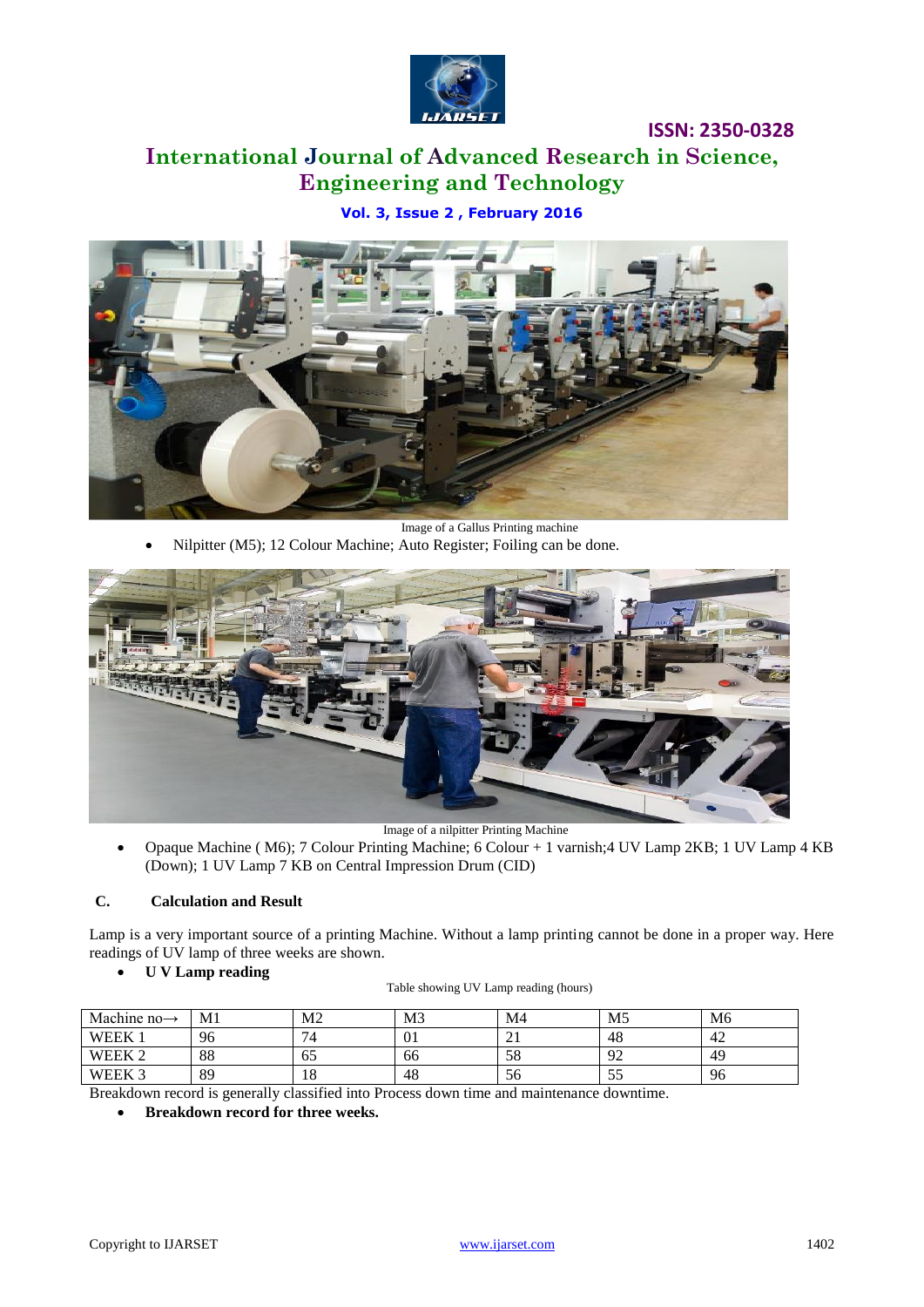

## **ISSN: 2350-0328 International Journal of Advanced Research in Science, Engineering and Technology**

### **Vol. 3, Issue 2 , February 2016**

### **Process Down**

Table showing process Down

| M1             | M2                                                       | M <sub>3</sub> | M4        | M5        | M6             |  |
|----------------|----------------------------------------------------------|----------------|-----------|-----------|----------------|--|
| Curing Problem | $\overline{\phantom{a}}$                                 | Compressor     | -         |           | Tripping<br>ΟÌ |  |
|                |                                                          | <i>ssue</i>    |           |           | Lamp           |  |
| Cassette       | $\overline{\phantom{0}}$                                 |                |           |           |                |  |
| Interchange    |                                                          |                |           |           |                |  |
| 20 minutes     | 0 minutes                                                | 40 Minutes     | 0 minutes | 0 minutes | 30 minutes     |  |
|                | 20.010.002000<br>$\mathbf{m}$ $\mathbf{1}$<br>$\sqrt{ }$ |                |           |           |                |  |

Total process Down: 20+0+40+0+0+30=90 minutes

### **Maintenance Down**

#### Table showing Maintenance Down

| M1               | Μ2                       | M <sub>3</sub>  | M4                     | M5         | M6          |
|------------------|--------------------------|-----------------|------------------------|------------|-------------|
| Lamp Failure     | Reflector                | Position<br>of  | <b>Shutter Problem</b> | Hygienic   | Over        |
|                  | problem                  | pressure roller |                        | Clearance  | temperature |
| Nipple<br>roller | $\overline{\phantom{a}}$ |                 |                        |            |             |
| movement         |                          |                 |                        |            |             |
| 90 minutes       | 25 minutes               | 20 minutes      | 35 minutes             | 10 minutes | 50 minutes  |

Total Maintenance Down: 90+25+20+35+10+50=230 minutes

### **Total Breakdown time**

| $\mathbf{r}$<br>M<br> | NЛ<br>11L | M <sub>3</sub> | M4            | M. | N/I              |
|-----------------------|-----------|----------------|---------------|----|------------------|
| 110                   | -         | 00             | $\sim$<br>ັບ~ |    | $\Omega$<br>- ou |

Total Breakdown Time: 110+25+60+35+10+80=320 minutes

For implementing TPM a weekly maintenance plan is been made and action plan is taken for the problems arising in the machining due to poor Maintenance plans

### **Maintenance Schedule Plan**

#### Table showing the maintenance schedule Plan

| Machine         | Week 1  | Week 2  | Week 3  |
|-----------------|---------|---------|---------|
| M1              | 7/9/15  | 14/9/15 | 21/9/15 |
| M <sub>2</sub>  | 7/9/15  | 15/9/15 | 22/9/15 |
| M <sub>3</sub>  | 8/9/15  | 15/9/15 | 23/9/15 |
| $\overline{M4}$ | 9/9/15  | 16/9/15 | 23/9/15 |
| M <sub>5</sub>  | 10/9/15 | 17/9/15 | 26/9/15 |
| M <sub>6</sub>  | 10/9/15 | 19/9/15 | 26/9/15 |

### **Root Cause Analysis for reducing total down time**

Table showing the root cause analysis of downtime

| Machine                | Date    | Down time(minutes) | <b>Action Taken</b>  |
|------------------------|---------|--------------------|----------------------|
| M1                     |         |                    |                      |
| Curing Problem         | 7/9/15  |                    | Lamp check           |
| Cassette Interchange   | 7/9/15  | 15                 | Arrange properly     |
| Lamp Failure           | 8/9/15  | 50                 | Lamp interchange     |
| Nipple roller movement | 9/9/15  | 40                 | Roller change        |
| M <sub>2</sub>         |         |                    |                      |
| Reflector Problem      | 14/9/15 | 25                 | Reflector adjustment |
| M <sub>3</sub>         |         |                    |                      |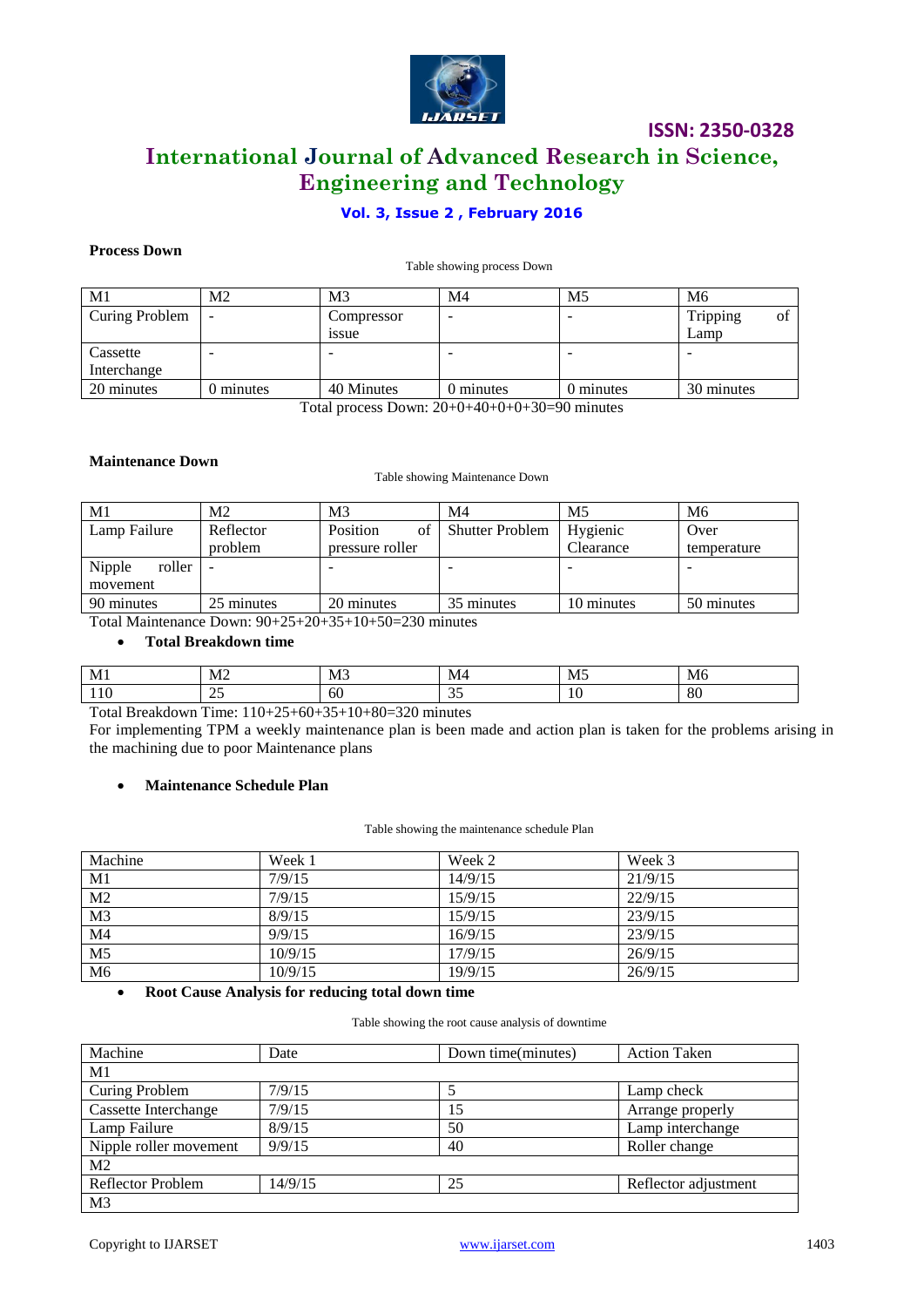

# **International Journal of Advanced Research in Science, Engineering and Technology**

### **Vol. 3, Issue 2 , February 2016**

| Compressor issue          | 12/9/15 | 40 | Check the issue and solve   |
|---------------------------|---------|----|-----------------------------|
|                           |         |    | <sup>it</sup>               |
| Position of nipple roller | 14/9/15 | 20 | Adjust it according to the  |
|                           |         |    | position of Pressure roller |
| M4                        |         |    |                             |
| <b>Shutter Problem</b>    | 26/9/15 | 35 | Change the shutter          |
| M <sub>5</sub>            |         |    |                             |
| Hygienic Clearance        | 19/9/15 | 10 | Pick the leftover<br>Raw    |
|                           |         |    | Material Carefully from     |
|                           |         |    | the Machine Area            |
| M6                        |         |    |                             |
| Tripping of Lamp          | 17/9/15 | 10 | Check the alignment of      |
|                           |         |    | the lamp and adjust it.     |
| Lamp Change               | 17/9/15 | 20 | Change the Lamp             |
| Over temperature          | 10/9/15 | 50 | Stop the work and adjust    |
|                           |         |    | the<br>air<br>compressor    |
|                           |         |    | supply.                     |

After implementing TPM and solving the Problem the following results are obtained.

**Objective:**

Table showing the final result after TPM Implementation

| Machine no      | Total             | Reduction<br>$\%$<br>in | Target % | Remark       |
|-----------------|-------------------|-------------------------|----------|--------------|
|                 | Downtime(minutes) | breakdown               |          |              |
| M1              | 60                | 45                      | 50       | Not achieved |
| $\overline{M2}$ | 12                | 52                      | 50       | Achieved     |
| M <sub>3</sub>  | 50                |                         | 50       | Not achieved |
| M <sub>4</sub>  | 14                | 60                      | 50       | Achieved     |
| $\overline{M5}$ |                   | 60                      | 50       | Achieved     |
| M6              | 30                | 62.5                    | 50       | Achieved     |

Total Breakdown time: 60+12+50+14+4+30=170 minutes



Graph of Breakdown losses before and after implementation of TPM -Series 1 shows downtime Loss before Implementing TPM -Series 2 shows downtime Loss After Implementing TPM